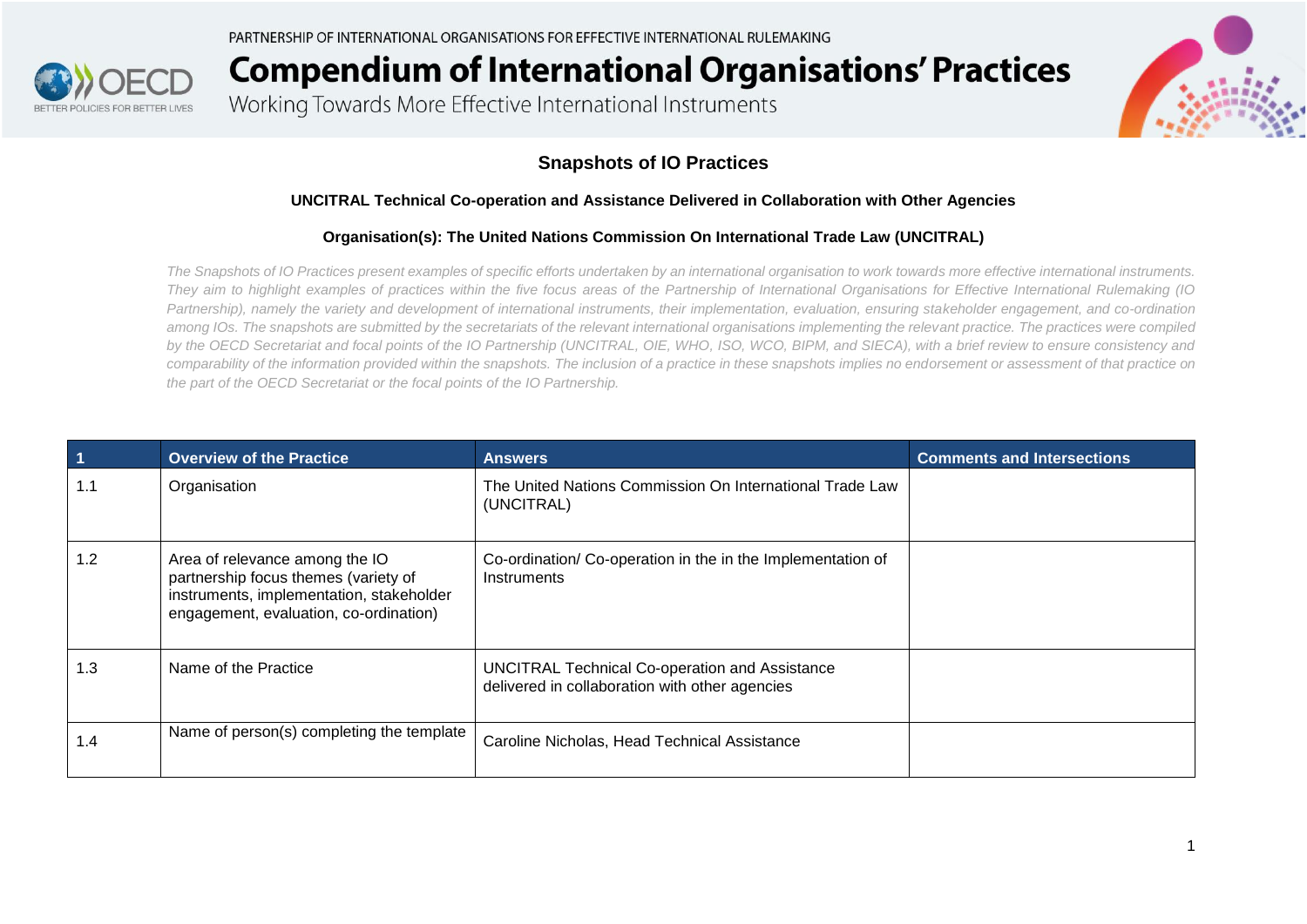



| $\overline{2}$ | <b>Description of the Practice</b>                                                   | <b>Answers</b>                                                                                                                                                                                                                                                                                                                                                                                                                                                                                                                                                                                                                                                                                                                                                                       | <b>Comments and Intersections</b>                                                                                                                                                                                                                                                                                                                                                                                                                                                                                        |
|----------------|--------------------------------------------------------------------------------------|--------------------------------------------------------------------------------------------------------------------------------------------------------------------------------------------------------------------------------------------------------------------------------------------------------------------------------------------------------------------------------------------------------------------------------------------------------------------------------------------------------------------------------------------------------------------------------------------------------------------------------------------------------------------------------------------------------------------------------------------------------------------------------------|--------------------------------------------------------------------------------------------------------------------------------------------------------------------------------------------------------------------------------------------------------------------------------------------------------------------------------------------------------------------------------------------------------------------------------------------------------------------------------------------------------------------------|
| 2.1            | Please describe the practice shortly,<br>providing information on its core features. | The collaborations are designed to support the adoption and<br>use of UNCITRAL instruments generally and in certain<br>subject-areas, through initiatives that raise awareness and<br>promote effective understanding, adoption and use of<br>UNCITRAL texts; provide advice and assistance to States<br>on adoption and use of those texts (such as through a<br>review of draft implementing legislation); and build capacity<br>to support their effective use, implementation and uniform<br>interpretation (such as through training activities for judges<br>and legal practitioners). Collaborative activities also include<br>other stakeholders, such as professional associations,<br>organizations of practitioners, and chambers of commerce<br>and arbitration centres. | The provision of training programmes,<br>capacity-building initiatives, and<br>technical advice and assistance<br>through collaborative efforts indicates<br>an intersection between the co-<br>ordination of rule-making activities<br>(WG5) and the implementation of<br>international instruments (WG2). The<br>full suite of co-operative initiatives<br>undertaken is synthesised in the<br><b>Technical Cooperation and Assistance</b><br>document, which provides oversight<br>and direction to these activities. |
|                |                                                                                      | The collaborations include :<br>• In public procurement, legislative advice and capacity-<br>buliding under the EBRD UNCITRAL Public Procurement<br>Initiative (https://www.ppi-ebrd-uncitral.com/)<br>• Capacity-building with the International Labour<br>Organization and the University of Turin Master's<br>programmes in International Trade Law and Public<br>Procurement (https://www.itcilo.org/courses/master-laws-<br>international-trade-law-ed-2020-2021 and<br>https://www.itcilo.org/courses/master-public-procurement-<br>management-sustainable-development);<br>• Capacity-building with International Anti-Corruption<br>Academy (https://www.iaca.int/iaca-programmes.html);                                                                                     | Moreover, the collaboration which<br>encompass both other international<br>organisations and key stakeholders<br>such as professional associations,<br>organisations of practitioners,<br>chambers of commerce and arbitration<br>centres represents an intersection<br>between co-ordination (WG5) and<br>stakeholder engagement (WG3).                                                                                                                                                                                 |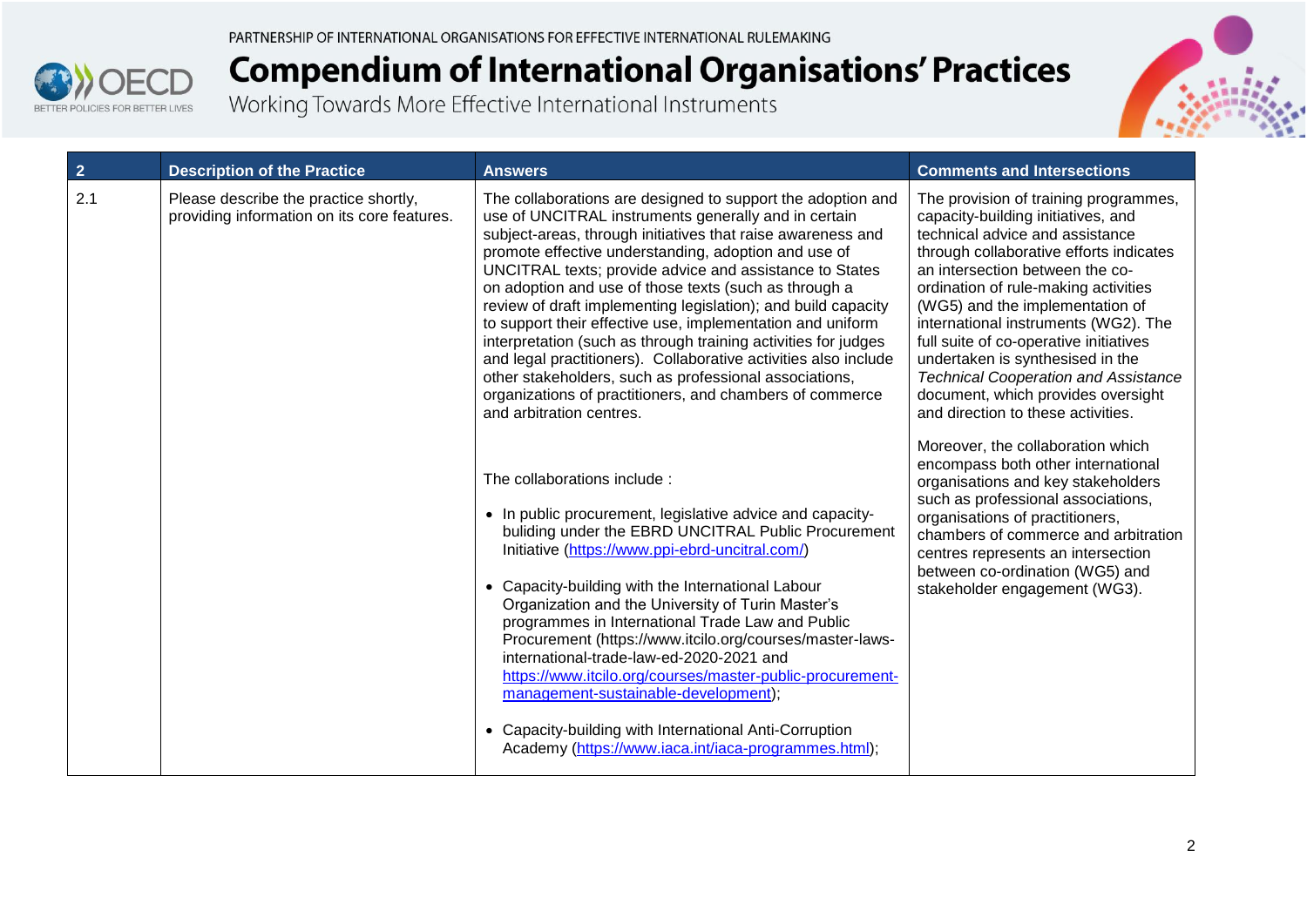



|     |                                                    | • Legislative advice and assistance with United Nations<br>Economic and Social Commission for Asia and the Pacific<br>(ESCAP) through Readiness Assessments for Cross-<br><b>Border Paperless Trade</b><br>(https://www.unescap.org/resources/readiness-<br>assessments-cross-border-paperless-trade).<br>Additional information is found in Technical Cooperation and<br>Assistance, United Nations document A/CN.9/1032,                                                                                                                                                                                                                                     |  |
|-----|----------------------------------------------------|----------------------------------------------------------------------------------------------------------------------------------------------------------------------------------------------------------------------------------------------------------------------------------------------------------------------------------------------------------------------------------------------------------------------------------------------------------------------------------------------------------------------------------------------------------------------------------------------------------------------------------------------------------------|--|
| 2.2 | What are the objectives of the practice?           | available as https://undocs.org/en/A/CN.9/1032<br>The primary purpose of the practice is to co-ordinate reforms                                                                                                                                                                                                                                                                                                                                                                                                                                                                                                                                                |  |
|     |                                                    | among partners, improving efficiency and effectiveness for<br>all partners, improving the application of scarce resources.<br>For enacting States and other users of UNCITRAL texts, the<br>practice facilitates commercial law reform, helps to provide<br>an enabling legal framework for trade and supports<br>sustainable development. Where users are also borrowers<br>from multilateral development banks or receive assistance<br>from other agencies, the practice maximizes the benefits to<br>them from all assistance received.                                                                                                                    |  |
| 2.3 | What have been the key results of the<br>practice? | The UNCITRAL Secretariat has limited resources and the<br>collaborative arrangements have provided the opportunity to<br>reach wider audiences than the Secretariat could achieve<br>alone, and have led to requests for and provision of advisory<br>services to support national enactments (or equivalent); and<br>subsequently to requests and initiatives to help build<br>capacity to support correct use and application of<br>UNCITRAL texts in practice. Approaching half of Secretariat<br>activities are now conducted collaboratively, and the rate of<br>adoption and use of UNCITRAL texts and demand for<br>assistance are both rising sharply. |  |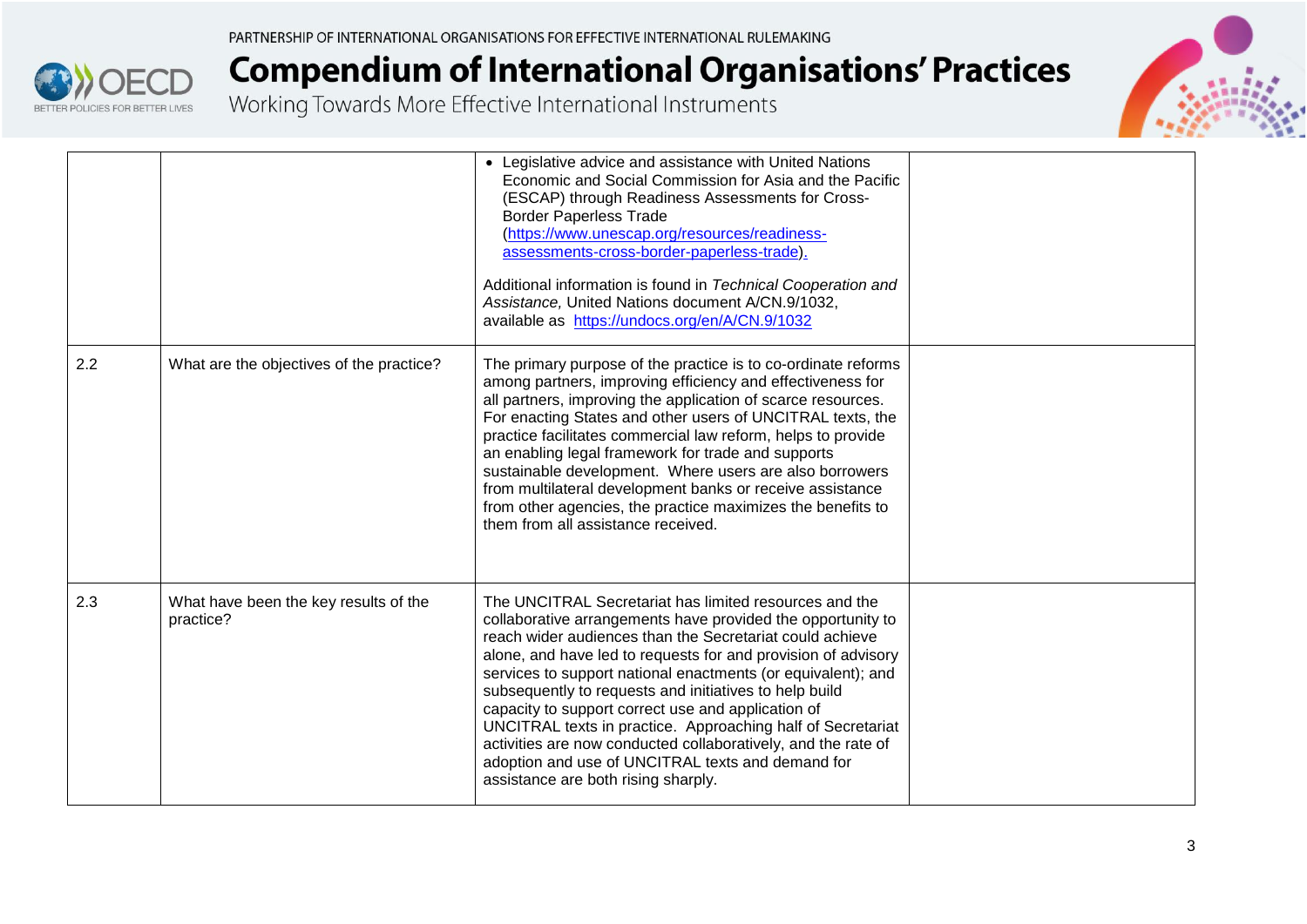



| 2.4 | In what year was the practice introduced?                                                               | Informal co-operation pre-dates current records. Dates of<br>specific collaborative arrangements are found in the<br>weblinks in 2.1 above.                                                                                                                                                                                                      |  |
|-----|---------------------------------------------------------------------------------------------------------|--------------------------------------------------------------------------------------------------------------------------------------------------------------------------------------------------------------------------------------------------------------------------------------------------------------------------------------------------|--|
| 2.5 | Has the practice been updated/reformed<br>since then? If yes, when and how has it<br>evolved over time? | Not specifically $-$ it is iterative.                                                                                                                                                                                                                                                                                                            |  |
| 2.6 | What do you consider to be the primary<br>strengths of the practice?                                    | The practice promotes commercial law reform across donors<br>and reform agencies, which enhances its coherence and<br>cohesivenss to the benefit of beneficiaries and supports the<br>sustainability of reforms. From the UNCITRAL perspective,<br>this strengthens delivery of its core mandate to harmonize<br>the law of international trade. |  |
| 2.7 | What do you consider to be the main<br>challenges faced during the<br>implementation of the practice?   | The challenges are fairly small. Resources to investigate<br>and conclude collaborative arrangements are limited. In<br>some cases, differing administrative requirements among<br>organizations can add time and cost.                                                                                                                          |  |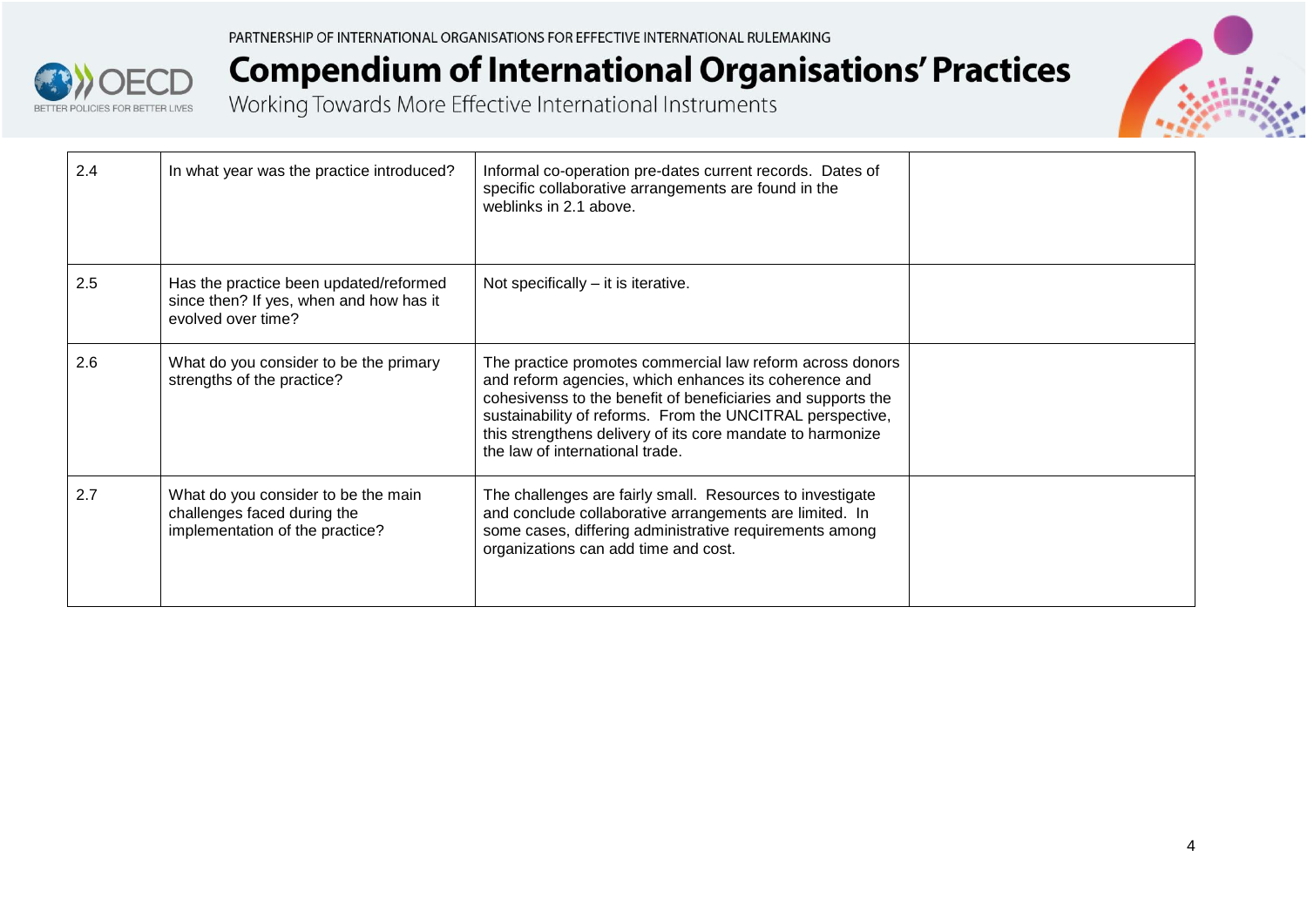



| 2.8                     | Does the practice have a formal/normative<br>basis within the organisation or is it<br>conducted informally? Does this basis<br>make the practice mandatory or voluntary? | Yes. General Assembly Resolution 2205 (XXI) of 17<br>December 1966, https://undocs.org/en/A/RES/2205(XXI),<br>which sets out UNCITRAL's mandate, requires UNCITRAL<br>to 'establish [] and maintain 'liaison with other United<br>Nations organs and specialized agencies concerned with<br>international trade' .; promoting wider participation in existing<br>international conventions and wider acceptance of existing<br>model and uniform laws; and promoting the adoption of new<br>international conventions, model laws and uniform laws and<br>promoting the codification and wider acceptance of<br>international trade terms, provisions, customs and practices,<br>in collaboration, where appropriate, with the organizations<br>operating in this field. |                                   |
|-------------------------|---------------------------------------------------------------------------------------------------------------------------------------------------------------------------|--------------------------------------------------------------------------------------------------------------------------------------------------------------------------------------------------------------------------------------------------------------------------------------------------------------------------------------------------------------------------------------------------------------------------------------------------------------------------------------------------------------------------------------------------------------------------------------------------------------------------------------------------------------------------------------------------------------------------------------------------------------------------|-----------------------------------|
| 2.9                     | At what frequency is the practice applied?<br>i.e. is it conducted once or on an iterative<br>basis?                                                                      | Ongoing and iterative.                                                                                                                                                                                                                                                                                                                                                                                                                                                                                                                                                                                                                                                                                                                                                   |                                   |
| 2.10                    | Is this practice applied systematically, (e.g.<br>with respect to every normative instrument,<br>according to specific criteria or on an ad<br>hoc basis)?                | Ad hoc.                                                                                                                                                                                                                                                                                                                                                                                                                                                                                                                                                                                                                                                                                                                                                                  |                                   |
| 2.11                    | Please provide specific details or examples<br>to illustrate the practice (including<br>supporting links and documents).                                                  | See text and weblinks in 2.1, 2.3 and 2.8 above.                                                                                                                                                                                                                                                                                                                                                                                                                                                                                                                                                                                                                                                                                                                         |                                   |
| $\overline{\mathbf{3}}$ | <b>Design of the Practice</b>                                                                                                                                             | <b>Answers</b>                                                                                                                                                                                                                                                                                                                                                                                                                                                                                                                                                                                                                                                                                                                                                           | <b>Comments and Intersections</b> |
| 3.1                     | Who designed the practice (e.g. Was it<br>developed internally, in collaboration with<br>other organisations, etc?)                                                       | Developed internally, and endorsed by United Nations<br>member States and international governmental and non-<br>governmental organizations                                                                                                                                                                                                                                                                                                                                                                                                                                                                                                                                                                                                                              |                                   |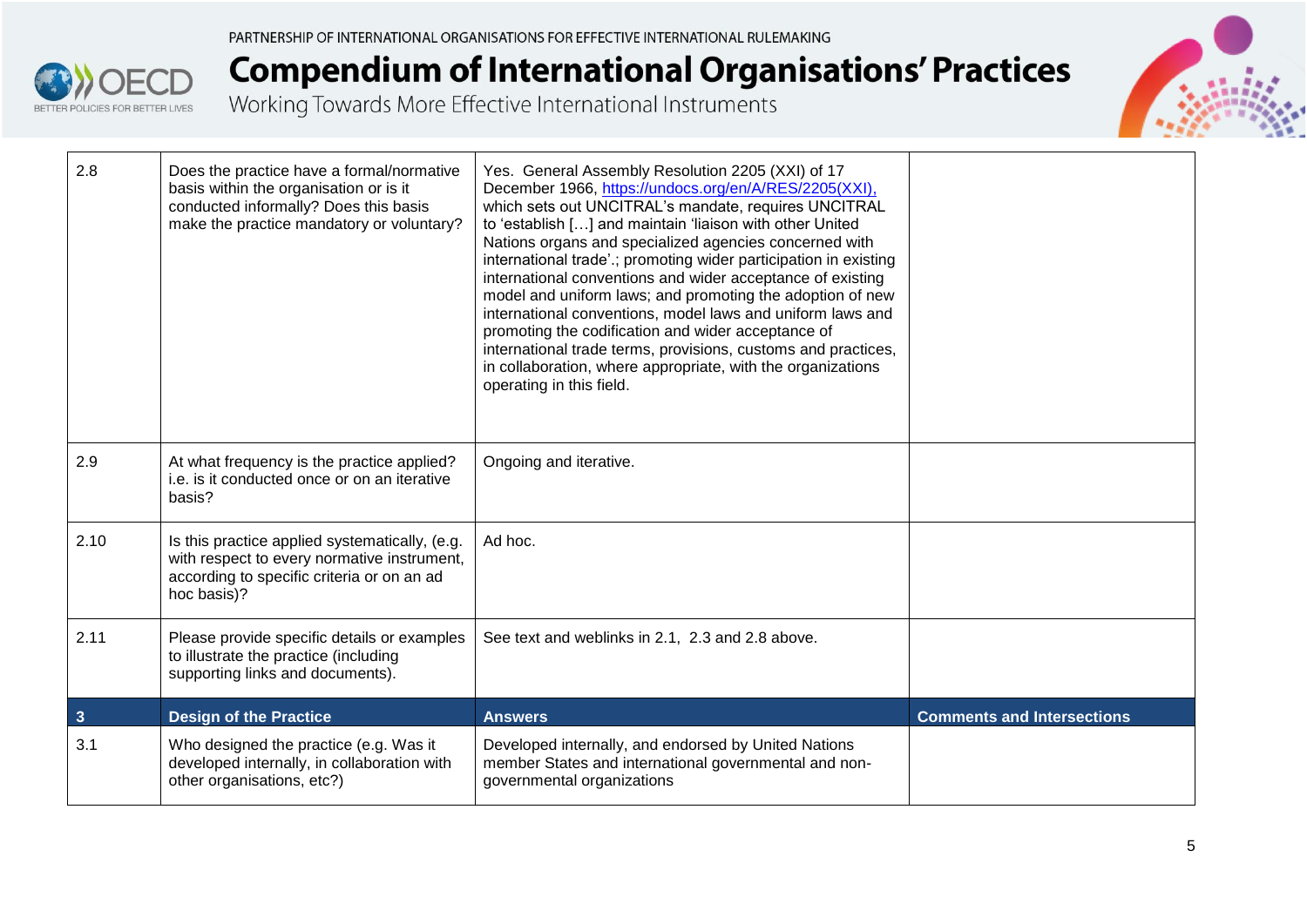



| 3.2 | Which stakeholders were engaged with in<br>the design of the practice?                                                 | Experts from other organizations.                                                                                               |                                   |
|-----|------------------------------------------------------------------------------------------------------------------------|---------------------------------------------------------------------------------------------------------------------------------|-----------------------------------|
| 3.3 | How long did it take to design the practice?                                                                           | <b>Iterative</b>                                                                                                                |                                   |
| 3.4 | What resources were needed to design the<br>practice initially (i.e., staff, budget etc.)?                             | Accommodated within United Nations budget                                                                                       |                                   |
| 3.5 | What challenges were encountered during<br>the design of the practice and how were<br>they overcome?                   | UNCITRAL focus on legislative development meant that the<br>practice took some time to become established.                      |                                   |
| 3.6 | Has the practice been tested before<br>implementation (i.e. pilot phase)? If yes,<br>please describe.                  | <b>No</b>                                                                                                                       |                                   |
|     |                                                                                                                        |                                                                                                                                 |                                   |
| 4   | <b>Implementation of the Practice</b>                                                                                  |                                                                                                                                 | <b>Comments and Intersections</b> |
| 4.1 | Which units are responsible for<br>implementing the practice within your IO?                                           | The International Trade Law Division of the United Nations<br>Office of Legal Affairs, which is the Secretariat of<br>UNCITRAL. |                                   |
| 4.2 | Are IO members involved in implementing<br>the practice? If so, how?                                                   | No.                                                                                                                             |                                   |
| 4.3 | Are external actors beyond the<br>organisation or its membership involved in<br>implementing the practice? If so, how? | Yes: staff of the other organizations above.                                                                                    |                                   |